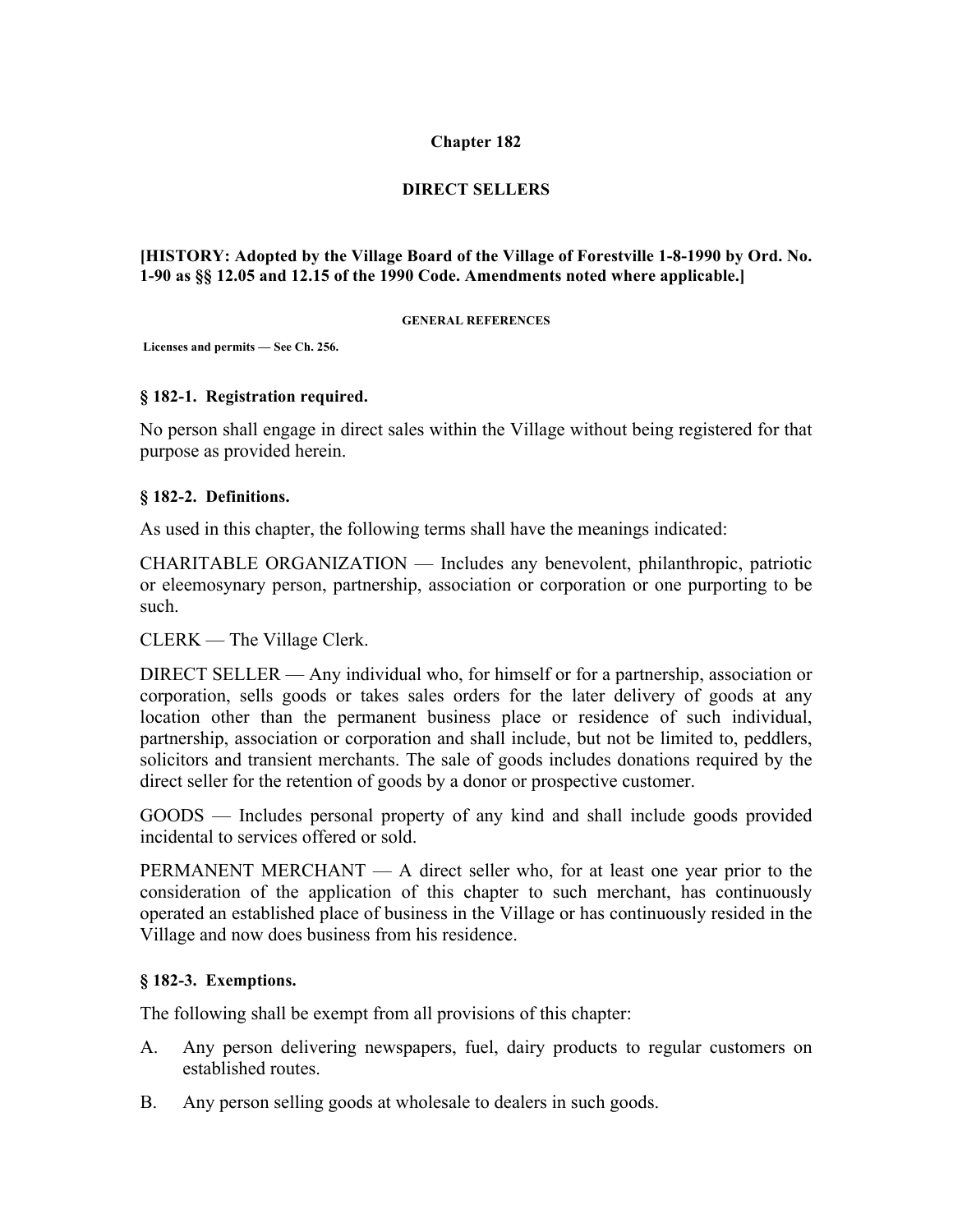- C. Any person selling agricultural products which such person has grown.
- D. Any permanent merchant or employee thereof who takes orders away from the established place of business for goods regularly offered for sale by such merchant within the county and who delivers such goods in their regular course of business.
- E. Any person who has an established place of business where the goods being sold are offered for sale on a regular basis and in which the buyer has initiated contact with and specifically requested a home visit by such person.
- F. Any person who has had or one who represents a company which has had a prior business transaction, such as a prior sale or credit arrangement, with the prospective customer.
- G. Any person selling or offering for sale a service unconnected with the sale or offering for sale of goods.
- H. Any person holding a sale required by statute or by order of any court and any person conducting a bona fide auction sale pursuant to law.
- I. Any employee, officer or agent of a charitable organization who engages in direct sales for or on behalf of that organization, provided that there is submitted to the Clerk proof that such charitable organization is registered under  $\S$  440.42, Wis. Stats. Any charitable organization not registered under § 440.42, Wis. Stats., or which is exempt from that statute's registration requirements shall be required to register under this chapter.
- J. Any person who claims to be a permanent merchant, but against whom complaint has been made to the Clerk that such person is a transient merchant, provided that there is submitted to the Clerk proof that such person has leased for at least one year or purchased the premises from which he is conducting business or proof that such person has conducted such business in the Village for at least one year prior to the date complaint was made.

# **§ 182-4. Registration.**

- A. Applicants for registration must complete and return to the Clerk a registration form furnished by the Clerk which shall require the following information:
	- (1) Name, permanent address and telephone number and temporary address, if any.
	- (2) Age, height, weight, color of hair and eyes.
	- (3) Name, address and telephone number of the person, firm, association or corporation that the direct seller represents, is employed by or whose merchandise is being sold.
	- (4) Temporary address and telephone number from which business will be conducted, if any.
	- (5) Nature of business to be conducted and a brief description of the goods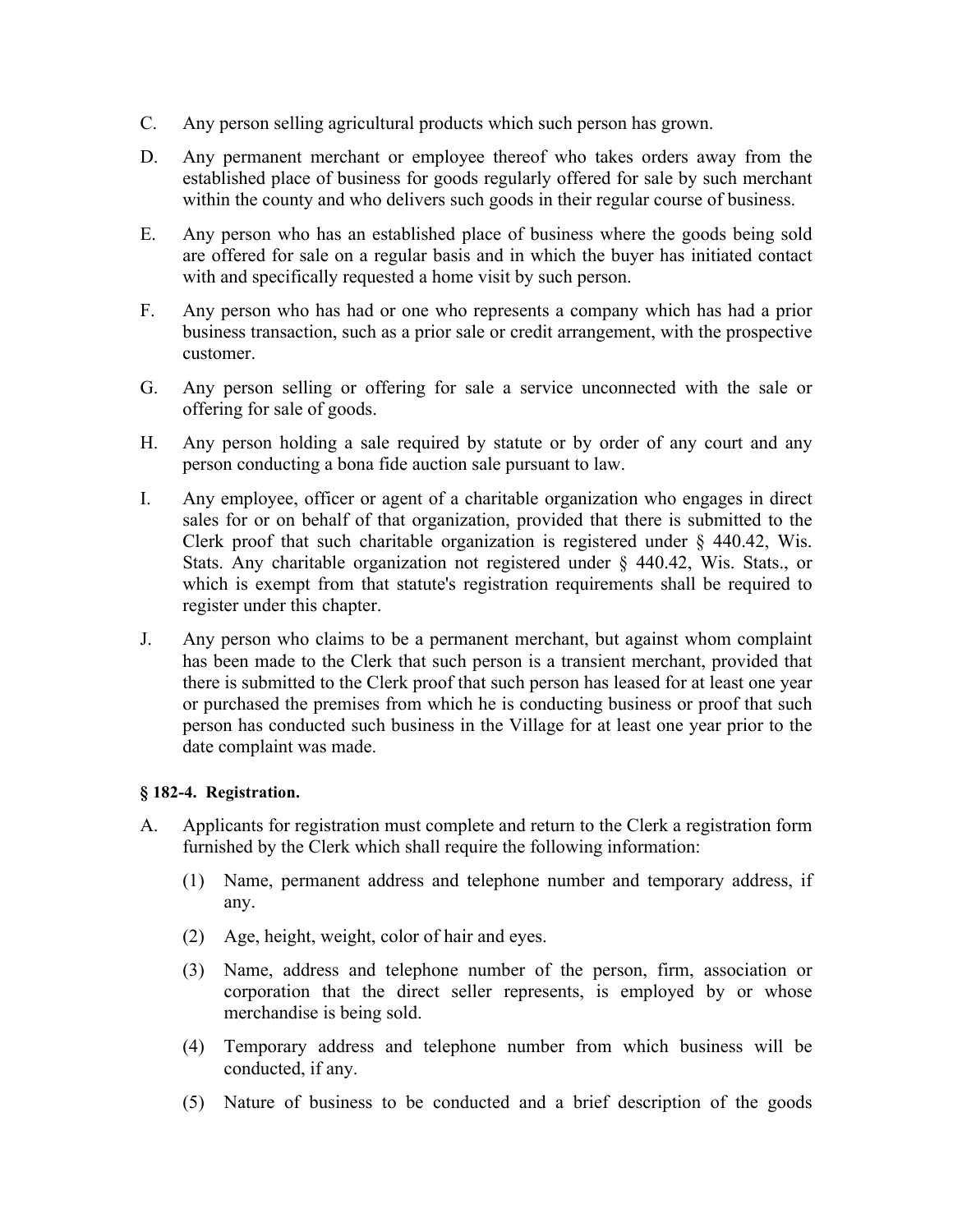offered and any services offered.

- (6) Proposed method of delivery of goods, if applicable.
- (7) Make, model and license number of any vehicle to be used by applicant in the conduct of his business.
- (8) Last cities, villages, towns, not to exceed three, where applicant conducted similar business.
- (9) Place where applicant can be contacted for at least seven days after leaving the Village.
- (10) Statement as to whether applicant has been convicted of any crime or ordinance violation related to applicant's transient merchant business within the last five years, the nature of the offense and the place of conviction.
- B. Applicants shall present to the Clerk for examination:
	- (1) A driver's license or some other proof of identity as may be reasonably required.
	- (2) A state certificate of examination and approval from the sealer of weights and measures where applicant's business requires use of weighing and measuring devices approved by state authorities.
	- (3) A state health officer's certificate where applicant's business involves the handling of food or clothing and is required to be certified under state law, such certificate to state that applicant is apparently free from any contagious or infectious disease, dated not more than 90 days prior to the date the application for license is made.
- C. At the time the registration is returned, a fee as provided in  $\S 256-1$  of the Code of the Village of Forestville shall be paid to the Clerk to cover the cost of processing the registration.
	- (1) The applicant shall sign a statement appointing the Clerk his agent to accept service of process in any civil action brought against the applicant arising out of any sale or service performed by the applicant in connection with the direct sales activities of the applicant, in the event the applicant cannot, after reasonable effort, be served personally.
	- (2) Upon payment of the fee and the signing of the statement, the Clerk shall register the applicant as a direct seller and date the entry. The registration shall be valid for a period of one year from the date of entry, subject to subsequent refusal as provided in § 182-5 below.

# **§ 182-5. Investigation.**

A. Upon receipt of each application, the Clerk may refer it immediately to an appropriate law enforcement official who may make and complete an investigation of the statements made in such registration.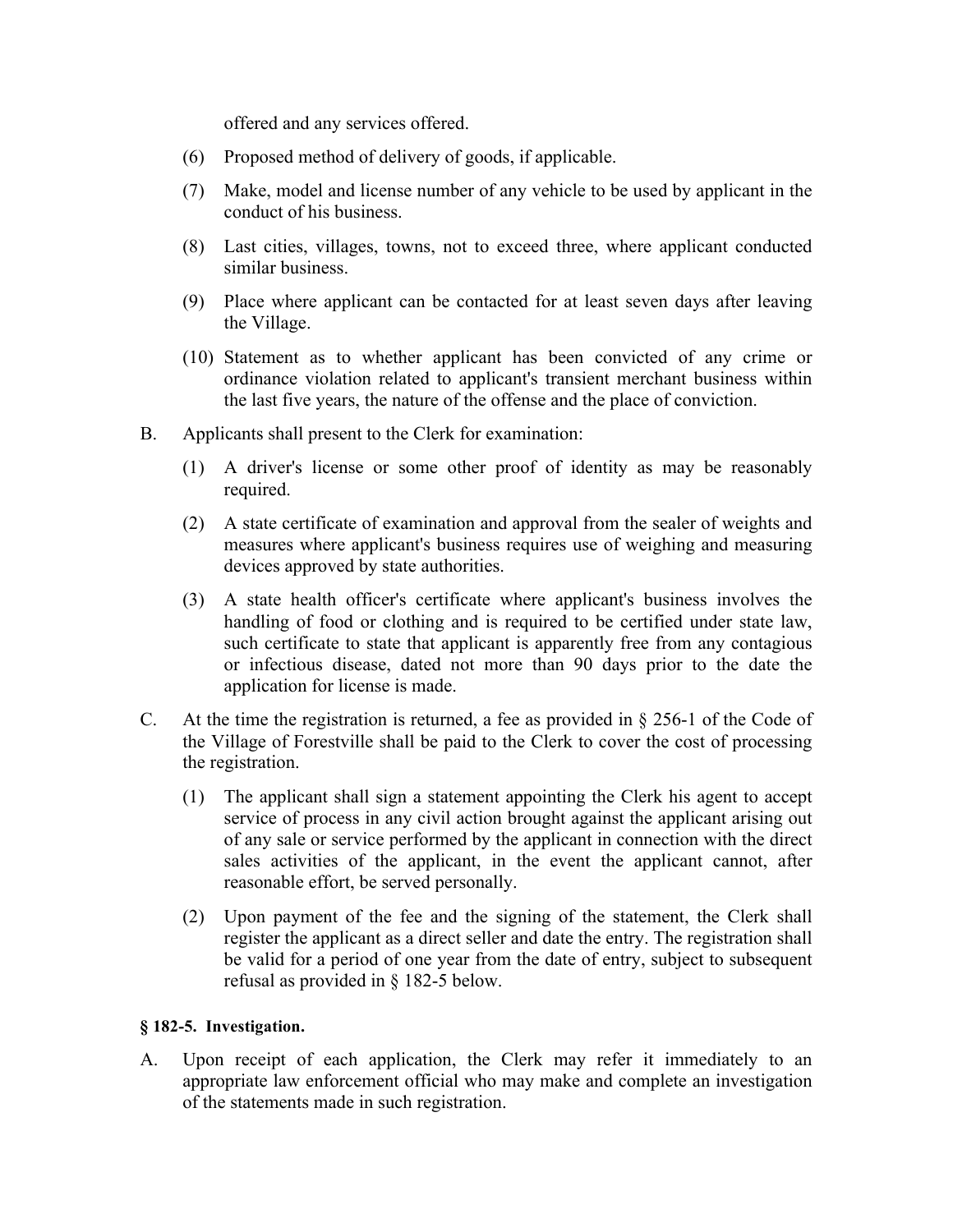- B. The Clerk shall refuse to register the applicant if it is determined, pursuant to the investigation above, that:
	- (1) The application contains any material omission or materially inaccurate statement.
	- (2) Complaints of a material nature have been received against the applicant by authorities in the last cities, villages and towns, not exceeding three, in which the applicant conducted similar business.
	- (3) The applicant was convicted of a crime, statutory violation or ordinance violation within the last five years, the nature of which is directly related to the applicant's fitness to engage in direct selling.
	- (4) The applicant failed to comply with any applicable provision of § 182-4B above.

# **§ 182-6. Appeal.** 1

 $\overline{a}$ 

Any person denied registration may appeal the denial to the Village Board.

# **§ 182-7. Regulation of direct sellers.**

- A. Prohibited practices.
	- (1) A direct seller shall be prohibited from calling at any dwelling or other place between the hours of 9:00 p.m. and 9:00 a.m., except by appointment, calling at any dwelling or other place where a sign is displayed bearing the words "No Peddlers," "No Solicitors" or words of similar meaning, calling at the rear door of any dwelling place or remaining on any premises after being asked to leave by the owner, occupant or other person having authority over such premises.
	- (2) A direct seller shall not misrepresent or make false, deceptive or misleading statements concerning the quality, quantity or character of any goods offered for sale, the purpose of his visit, his identity or the identity of the organization he represents. A charitable organization direct seller shall specifically disclose what portion of the sale price of goods being offered for sale will actually be used for the charitable purpose for which the organization is soliciting. Such portion shall be expressed as a percentage of the sale price of the goods.
	- (3) No direct seller shall impede the free use of sidewalks and streets by pedestrians and vehicles. Where sales are made from vehicles, all traffic and parking regulations shall be observed.
	- (4) No direct seller shall make any loud noises or use any sound amplifying device to attract customers if the noise produced is capable of being plainly heard outside a one-hundred-foot radius of the source.

<sup>1.</sup> **Editor's Note: Amended at time of adoption of Code (see Ch. 1, General Provisions, Art. II).**